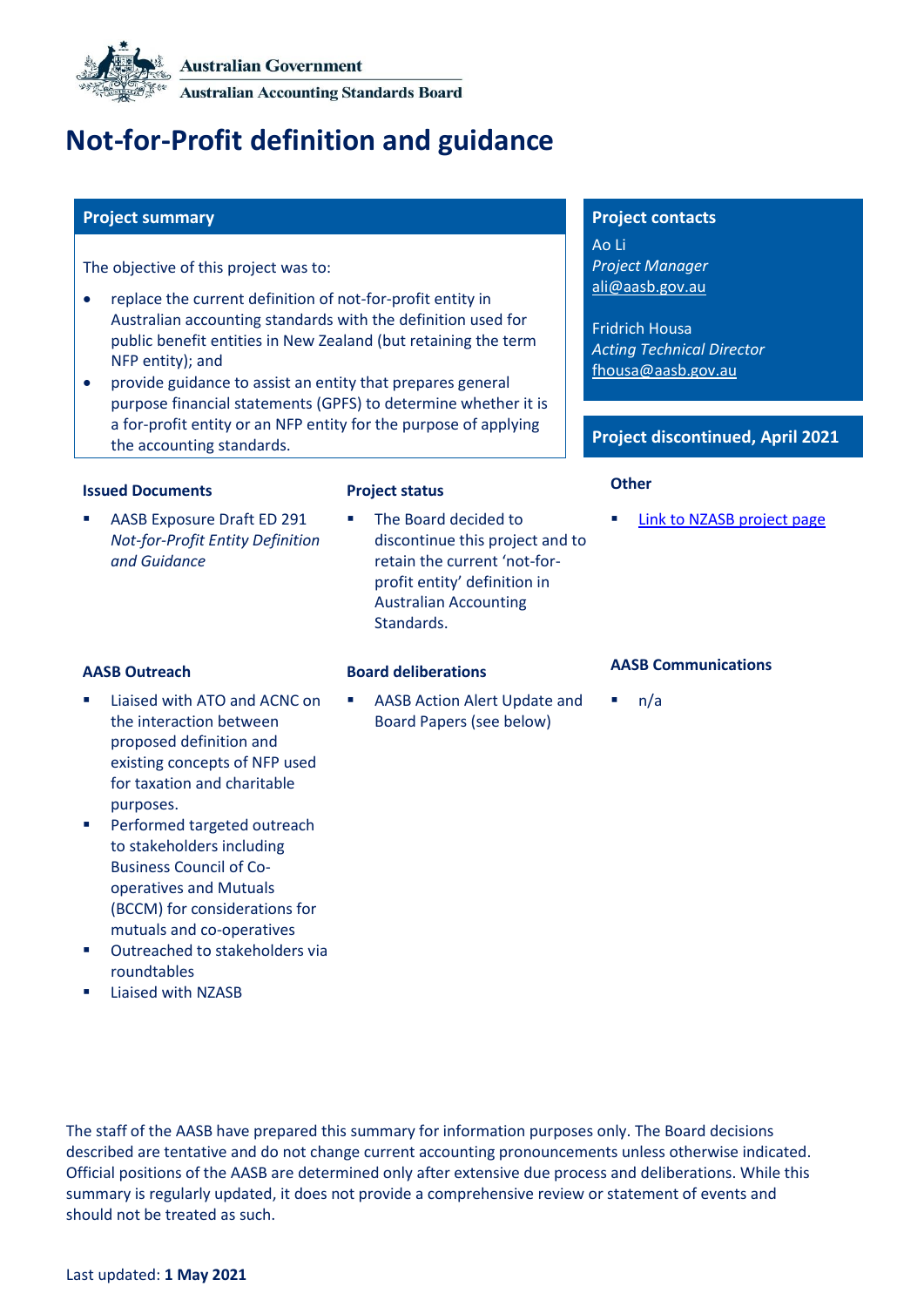| Latest project news  |                                   |  |
|----------------------|-----------------------------------|--|
| <b>Date</b>          | <b>News</b>                       |  |
| <b>22 April 2021</b> | <b>April 2021 Action Alert</b>    |  |
| 4 May 2020           | <b>April 2020 Action Alert</b>    |  |
| <b>10 March 2020</b> | <b>March 2020 Action Alert</b>    |  |
| 22 November 2019     | <b>November 2019 Action Alert</b> |  |
| 21 February 2019     | <b>February 2019 Action Alert</b> |  |
| 15 February 2018     | <b>February 2018 Action Alert</b> |  |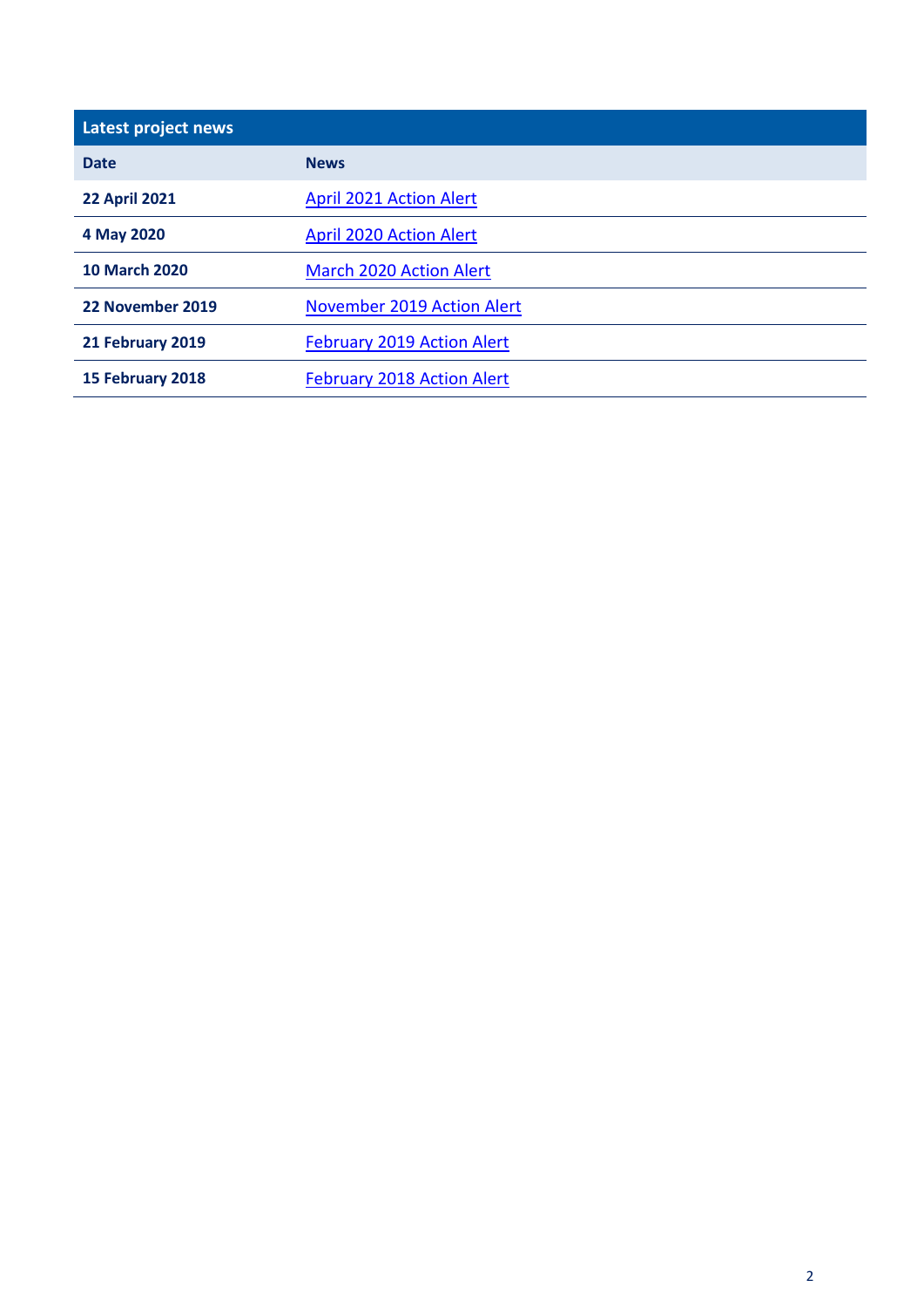### <span id="page-2-0"></span>**AASB** *Action Alert* **Update, Minutes and Board Papers**

**Meeting Date Update**

**Apr 2021** The Board decided to discontinue this project and to retain the current 'not-for-profit entity' definition in Australian Accounting Standards. The Board noted the initial feedback in response to the Invitation to Comment ITC 37 *The AASB's Standard-Setting Frameworks for For-Profit Entities and Not-for-Profit Entities* requested more guidance but did not indicate significant issues with the current definition. The Board also recognised that while the majority of the respondents to Exposure Draft ED 291 *Not-For-Profit Entity Definition and Guidance* showed support for the proposals, many raised reservations about the clarity of the implementation guidance, the level of judgement required and the expected transition effort and cost for some entities. The Board acknowledged the stakeholders' concerns and concluded that the potential benefits of the proposals are unlikely to justify the cost of their implementation.

### **Apr 2020** The Board decided in respect of the implementation guidance proposed in ED 291 to:

- (a) retain the terms of "equity" and "equity holder" and to clarify that:
	- equity is the residual interest in the assets of the entity after deduction of its liabilities;
	- equity holders are the holders of any equity claims of an entity and in the absence of clear equity instruments, the equity holders are those who have the rights to direct the use of the economic resources of the entity (e.g. members of clubs);
- (b) not provide further clarification on "primary objective" and "community or social benefit", acknowledging that judgement is required to perform the assessment;
- (c) include instances when the presumption that an entity is a not-for-profit (NFP) entity for financial reporting if it is a NFP entity for taxation purposes is rebutted and directed staff to reconsider the drafting of the rebuttal of the presumption to better reflect the implementation guidance;
- (d) include the flowcharts incorporating illustrative examples and demonstrating the assessment process for entities self-assessed as NFP for taxation purposes and for other entities;
- (e) include an illustrative example to clarify the term "providing goods or services for community and social benefit"; and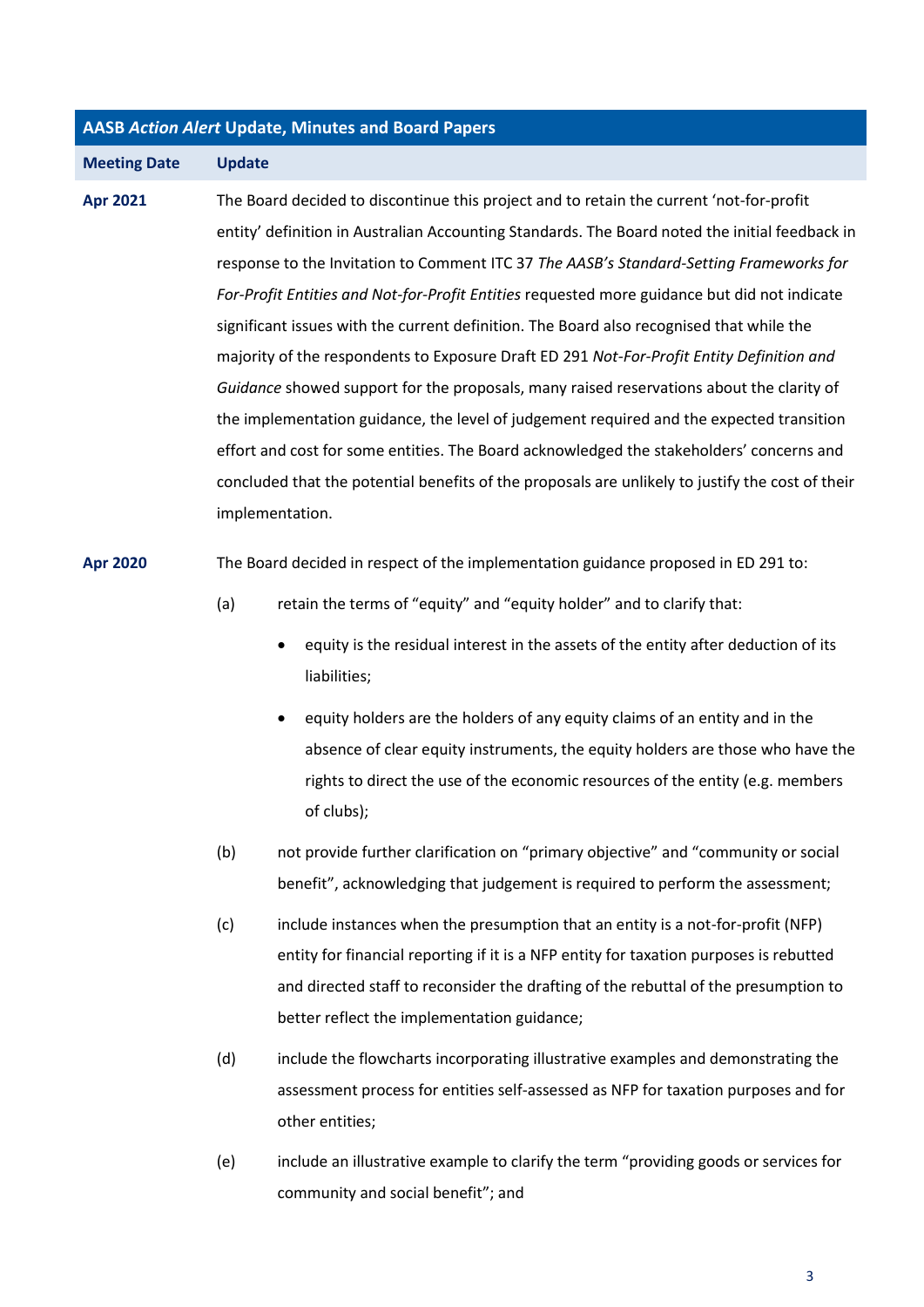| <b>AASB Action Alert Update, Minutes and Board Papers</b> |                                                                                                                                                                                                                                                                         |  |  |
|-----------------------------------------------------------|-------------------------------------------------------------------------------------------------------------------------------------------------------------------------------------------------------------------------------------------------------------------------|--|--|
| <b>Meeting Date</b>                                       | <b>Update</b>                                                                                                                                                                                                                                                           |  |  |
|                                                           | (f)<br>restructure the illustrative examples to include an overall assessment, emphasising                                                                                                                                                                              |  |  |
|                                                           | the involvement of judgement in the assessment process.                                                                                                                                                                                                                 |  |  |
|                                                           | The Board will consider revised implementation guidance and illustrative examples at a                                                                                                                                                                                  |  |  |
|                                                           | future Board meeting.                                                                                                                                                                                                                                                   |  |  |
| <b>Mar 2020</b>                                           | The Board decided to proceed with the not-for-profit (NFP) entity definition proposed in ED                                                                                                                                                                             |  |  |
|                                                           | 291 with the amendments to the implementation guidance clarifying that an entity is a NFP                                                                                                                                                                               |  |  |
|                                                           | entity for financial reporting purposes if it is NFP for taxation purposes, unless its primary                                                                                                                                                                          |  |  |
|                                                           | purpose is for the financial benefit of its equity holder(s) (subject to further clarification of                                                                                                                                                                       |  |  |
|                                                           | the terms used in the implementation guidance and illustrative examples).                                                                                                                                                                                               |  |  |
|                                                           | The Board did not agree that any entity should be able to elect to be a for-profit (FP) entity                                                                                                                                                                          |  |  |
|                                                           | due to concerns with possible abuse of the election.                                                                                                                                                                                                                    |  |  |
|                                                           | The Board will consider revised implementation guidance and illustrative examples                                                                                                                                                                                       |  |  |
|                                                           | addressing other issues raised by stakeholders at the future Board meetings.                                                                                                                                                                                            |  |  |
| <b>Nov 2019</b>                                           | The Board noted stakeholders' support for the overall direction of the proposals in<br>ED 291 Not-for-Profit Entity Definition and Guidance. Further analysis of the<br>submissions will be considered at the Board's next meeting, including the following<br>matters: |  |  |
|                                                           | cost/benefit considerations;<br>$\bullet$                                                                                                                                                                                                                               |  |  |
|                                                           | clarification of certain terms, implementation guidance and illustrative<br>examples;                                                                                                                                                                                   |  |  |
|                                                           | the effective date of the proposed new definition and potential alignment<br>with the Not-for-profit Financial Reporting Framework project, with early<br>adoption permitted; and<br>potential transition relief.<br>$\bullet$                                          |  |  |
| <b>Feb 2019</b>                                           | Not-for-Profit definition and guidance                                                                                                                                                                                                                                  |  |  |
|                                                           | The Board decided to issue an Exposure Draft proposing to:                                                                                                                                                                                                              |  |  |
|                                                           | replace the current definition of NFP entity based on the definition of public benefit<br>(a)<br>entity in New Zealand; and                                                                                                                                             |  |  |
|                                                           | provide guidance to assist an entity that prepares general purpose financial<br>(b)<br>statements to determine whether it is a for-profit entity or an NFP entity for the<br>purpose of applying the accounting standards.                                              |  |  |
|                                                           | The ED will propose including the definition and guidance in AASB 1057 Application of                                                                                                                                                                                   |  |  |

*Australian Accounting Standards* and permitting early adoption. The ED will be open for a